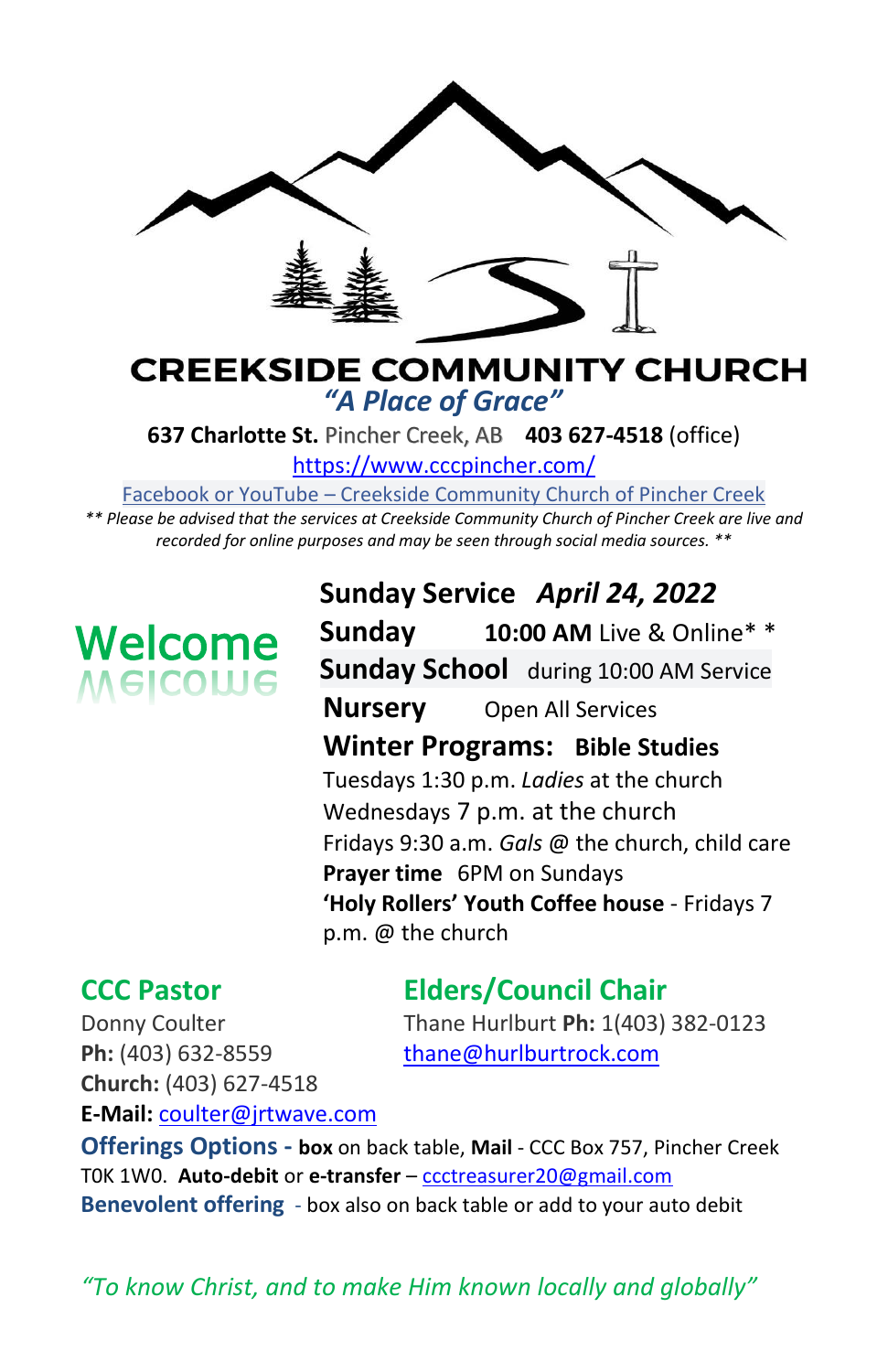#### **Ministries & Outreach**

**Community** Joy Hurlburt *Deacon, Congregational Care 403 330-5399* [joy@hurlburtrock.com](mailto:joy@hurlburtrock.com)

**Missions** – please speak to Pastor Donny

**Prayer Needs** Pastor Donny

**Youth Ministry 'Holy Rollers' Youth**

## **Today's Service**

#### **Welcome and Announcements**

- ➢ **Prayer Gathering –tonight**
- ➢ **Sunday School Meeting –** teachers and helpers (current and potential) meet directly after service May 1 – lunch provided
- ➢ **Benevolent Offering –** last Sunday of every month
- ➢ **Evening Hymn Sing – 2nd** Sunday **next is May 8th**
- ➢ **Men's Breakfast at church – 3 rd** Saturday **- next is May 21**
- ➢ **New Members –** Joining Creekside on Sunday May 1: Sheldon and Janet Dickinson, Logan and Jessica Dejax

#### **Worship through Music**Led by Cliff

| He Has shown Thee | <b>Father of Lights</b> |
|-------------------|-------------------------|
| Hosanna           | He Reigns               |
| Taste And See     | WayMaker                |

#### **Worship through Prayer and Praise** *Led by*

- $\checkmark$  Thanksgiving for those who committed themselves to following Jesus through baptism last Sunday. Pray for Logan Dejax, Ben Vanderhoven, Robby Rochon
- $\checkmark$  Thanksgiving for those who volunteer to teach the children each Sunday morning, and for Dana who organizes
- ✓ Pray for Ukraine's believers who have a long history of Anabaptist, Mennonite and Baptist churches serving and evangelizing. Some are remaining pacifists, others have had members join the volunteer army 'to serve courageously and stand against evil". All the churches are serving as centres of humanitarian help, many pastors as chaplains in Ukrainian military (CT)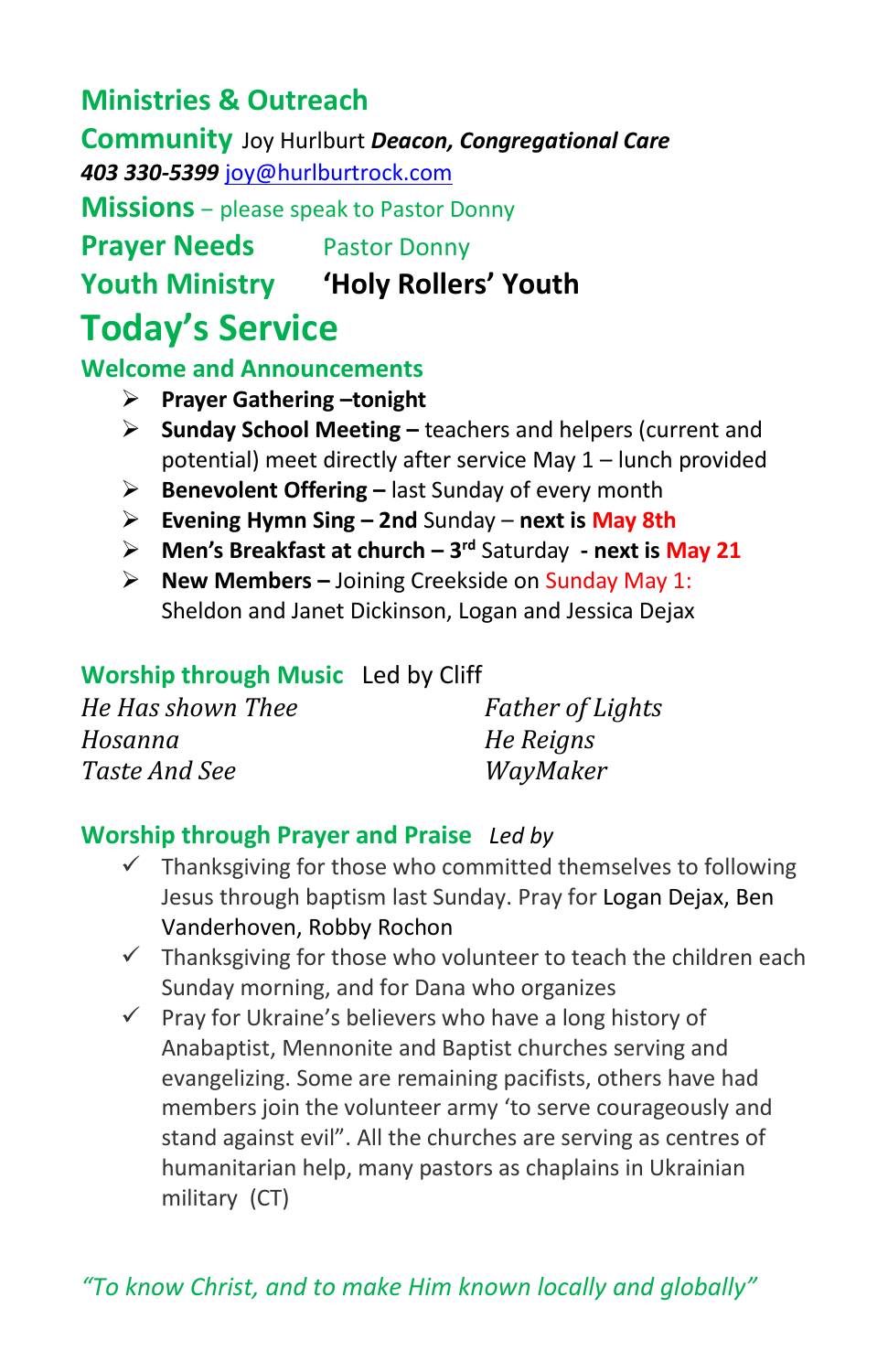#### **Today's Message Notes . . .**

#### **Accessing Power through Knowledge and Wisdom**

- **I. Old Life (self)**
	- 1. Permanent Separation
	- 2. separated from God in Hell
		- Matthew 13:40-42; Revelation 20:15

#### **II. New Life**

#### *A. Positional Salvation*

- 1. Penalty of Sin
- 2. Declared righteous
- 1 John 3:1; Galatians 4:6,7; Ephesians 2:4-6; Colossians 1:19,20; Colossians 3:3; Romans 6:6-8; 2 Corinthians 5:17,17; Romans 3:28; Romans 5:1

#### *B. Permanent Glorification*

- 1. Presence of Sin
- 2. Forever in the presence of God without sin
- 2 Corinthians 5:8; Colossians 3:4; I john 3:2

#### *C. Progressive Sanctification*

- 1. Power of Sin
- 2. Maturity
- 1 Thessalonians 4:3; Romans 6:20-22

#### **III. Practical Application**

- A. Satan's tactics
	- 1. Guilt
	- 2. Condemnation
- B. Holy Spirit's ministry
	- 1. Conviction
	- 2. Confession and Repentance Matt 3:6; Mark 1:5; 1 John 1:9



*"To know Christ, and to make Him known locally and globally"*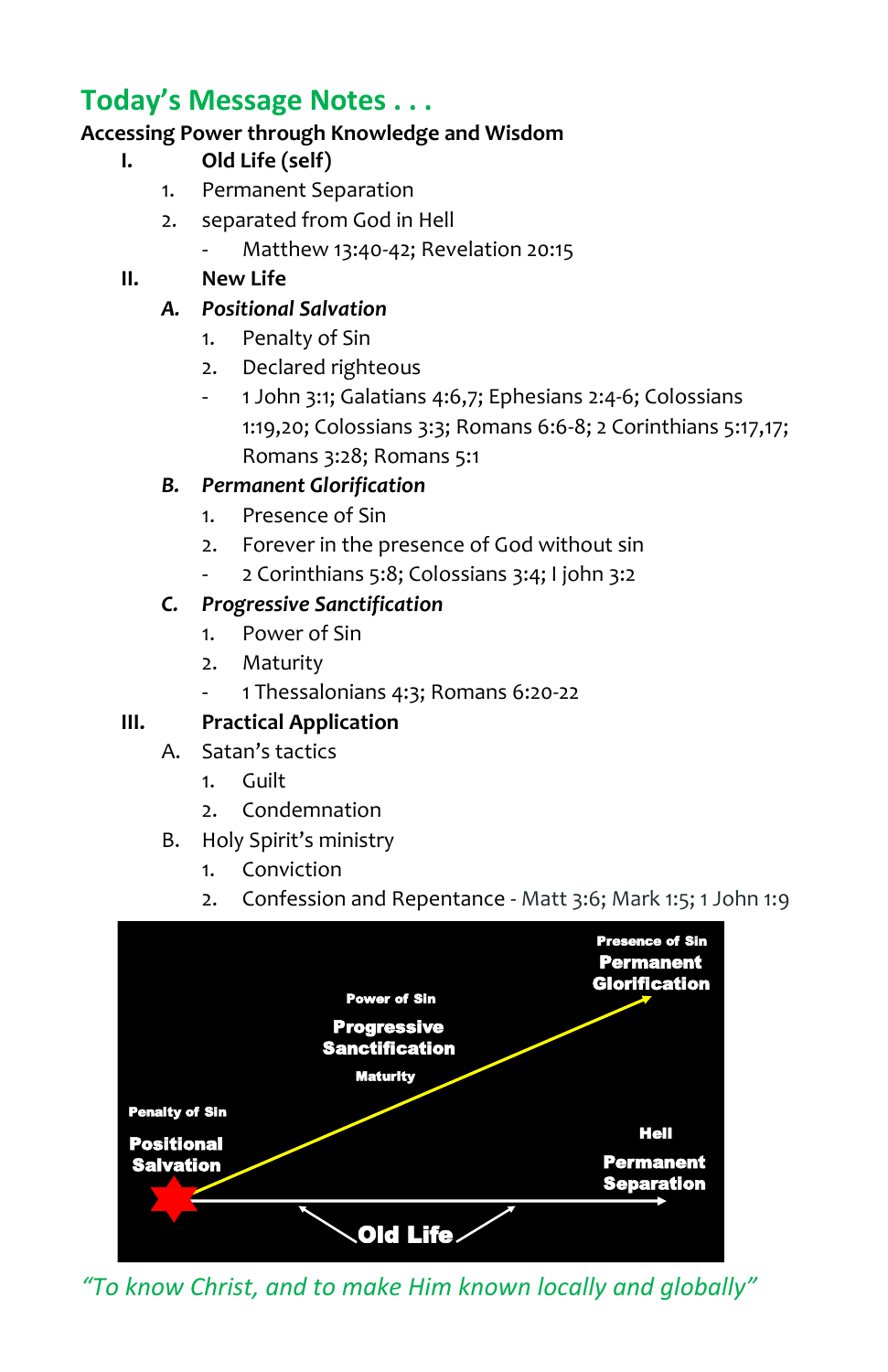

**Creekside Community Church** *is here to help you live out God's purpose for the gifts He has given you. We invite to you to participate in:*

- *our worship - small groups - missions - outreach* 

WOMEN'S DAY OUT

Saturday May 7th at 10:00 a.m. to 4:30 p.m. Creekside Community Church 637 Charlotte St. Pincher Creek All women are invited to a day of friendship, learning, and laughter Guest Speakers: *Donna Carter of Straight Talk Ministry Deanna Stofie of Acting Up Preparing our Storehouses -*

Geraldine Vandenberg, Darci Dejax, and Donna Friesen of CCC Lunch and Snacks. Free will offering. **RSVP by April 22th by text to Joy at 403-330-5399**

*Regional –* **'Kurios'** *CBWC's purpose for Kurios is to grow young Christian disciples and leaders* through an 8 month in community experience of Bible Study, discipling and leadership. **see Kiarash's** (graduate of Kurios this Spring) **story at [kurios.ca](http://www.kurios.ca/)**. Or go to Facebook for more stories and pictures

#### *Global –* **Our** *CBM Partners in Mission (PIM's) Bill and Janice Dyck* are

serving 'online'. They have yet to get back to Bolivia due to Covid there*. Current plans are to go in November for a time of Discipleship and Pastoring of Pastors (DPP)* while continuing *to* build a strong network of Bolivian and Latin American Baptist pastors. Read their newsletter [www.cbmin.org/bill-janice-dyck/](http://www.cbmin.org/bill-janice-dyck/)

**Prayer Requests from Helen Blackburn, our** *CCC PIM in Mission in Bolivia***:**

*Pray for:* - the Gov't to give us Accreditation for the Boys' Home

- Heather as she deals with schools and new little people at the Support Centre
- our Boys as they study and work around the Home and for Dorm Dad Marcelo and Mirtha, Dorm Mom

- me and my English students, teachers of English - only 4 now who come - Mauricio, Cintia, Romina Alejandra, & my younger class of 6

- my trip back to Canada leaving Tarija May 28<sup>th</sup> I pray for all of you and for all who faithfully pray and support me and the work here. It will be nice to get back to Canada and see many of you once again